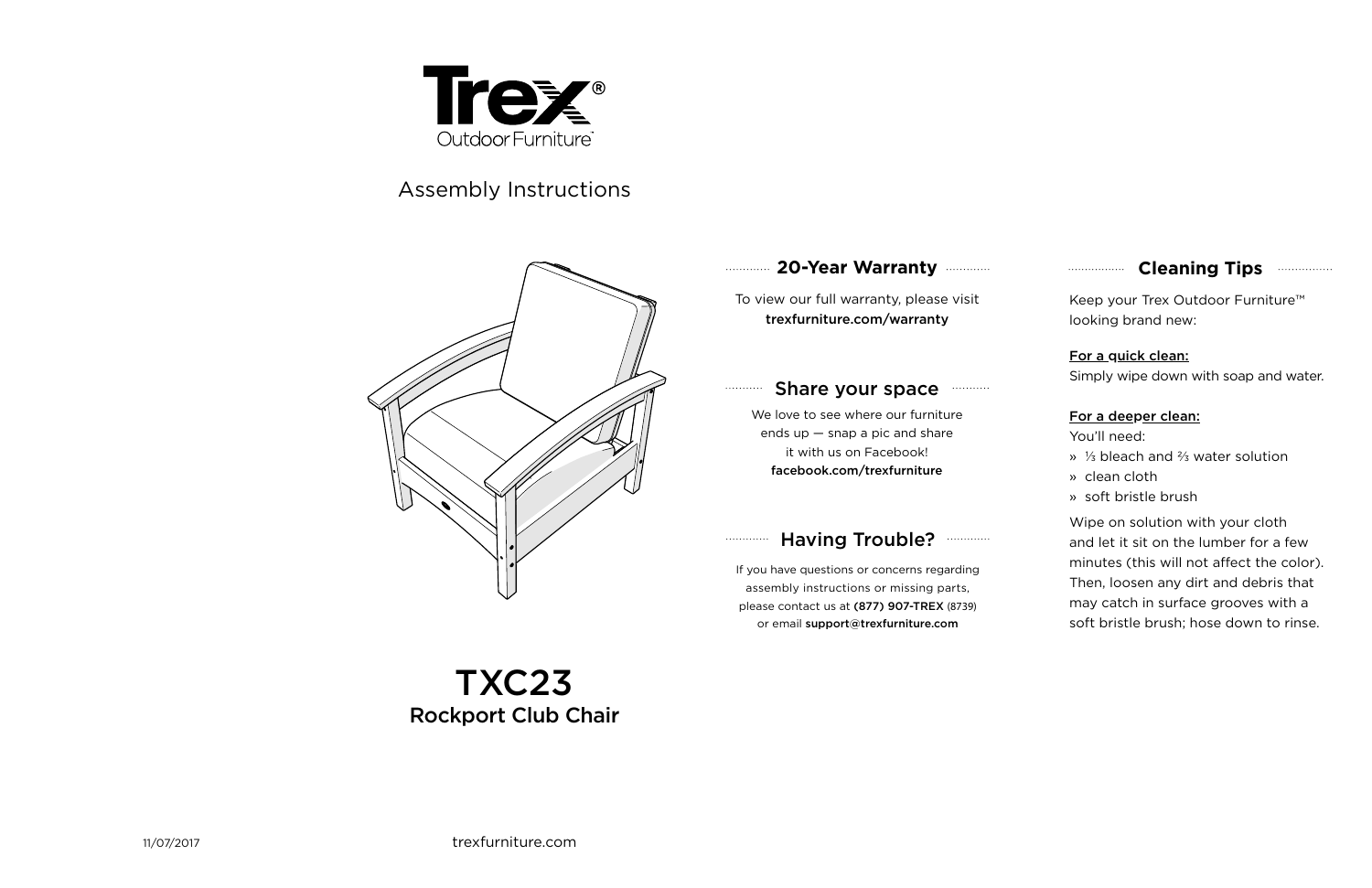4

# TOOLS



4mm T-handle<br>hex key (included)







# PARTS

. . . . . . . . . .









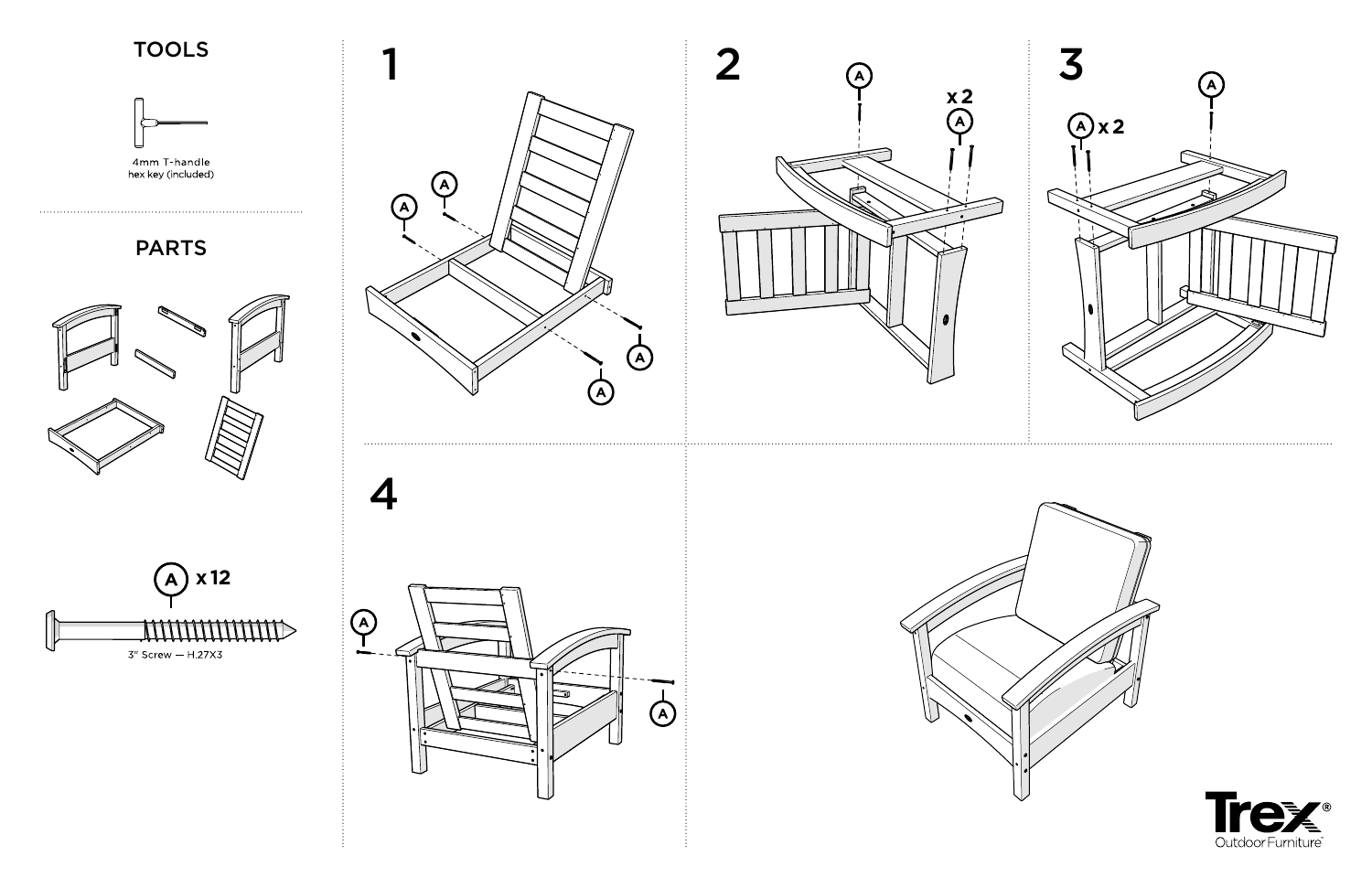## **Cleaning Tips manufacture Cleaning Tips**

### **20-Year Warranty**

To view our full warranty, please visit trexfurniture.com/warranty

#### Share your space  $\ldots\ldots\ldots$

We love to see where our furniture ends up — snap a pic and share it with us on Facebook! facebook.com/trexfurniture

#### Having Trouble? **...........**  $1.1.1.1.1.1.1.1.1.1$



# Assembly Instructions

Keep your Trex Outdoor Furniture™ looking brand new:

### For a quick clean:

Simply wipe down with soap and water.

#### For a deeper clean:

You'll need:

- » ⅓ bleach and ⅔ water solution
- » clean cloth
- » soft bristle brush

Wipe on solution with your cloth and let it sit on the lumber for a few minutes (this will not affect the color). Then, loosen any dirt and debris that may catch in surface grooves with a soft bristle brush; hose down to rinse.

If you have questions or concerns regarding assembly instructions or missing parts, please contact us at (877) 907-TREX (8739) or email support@trexfurniture.com

TXT1818 Rockport Club 18" Side Table